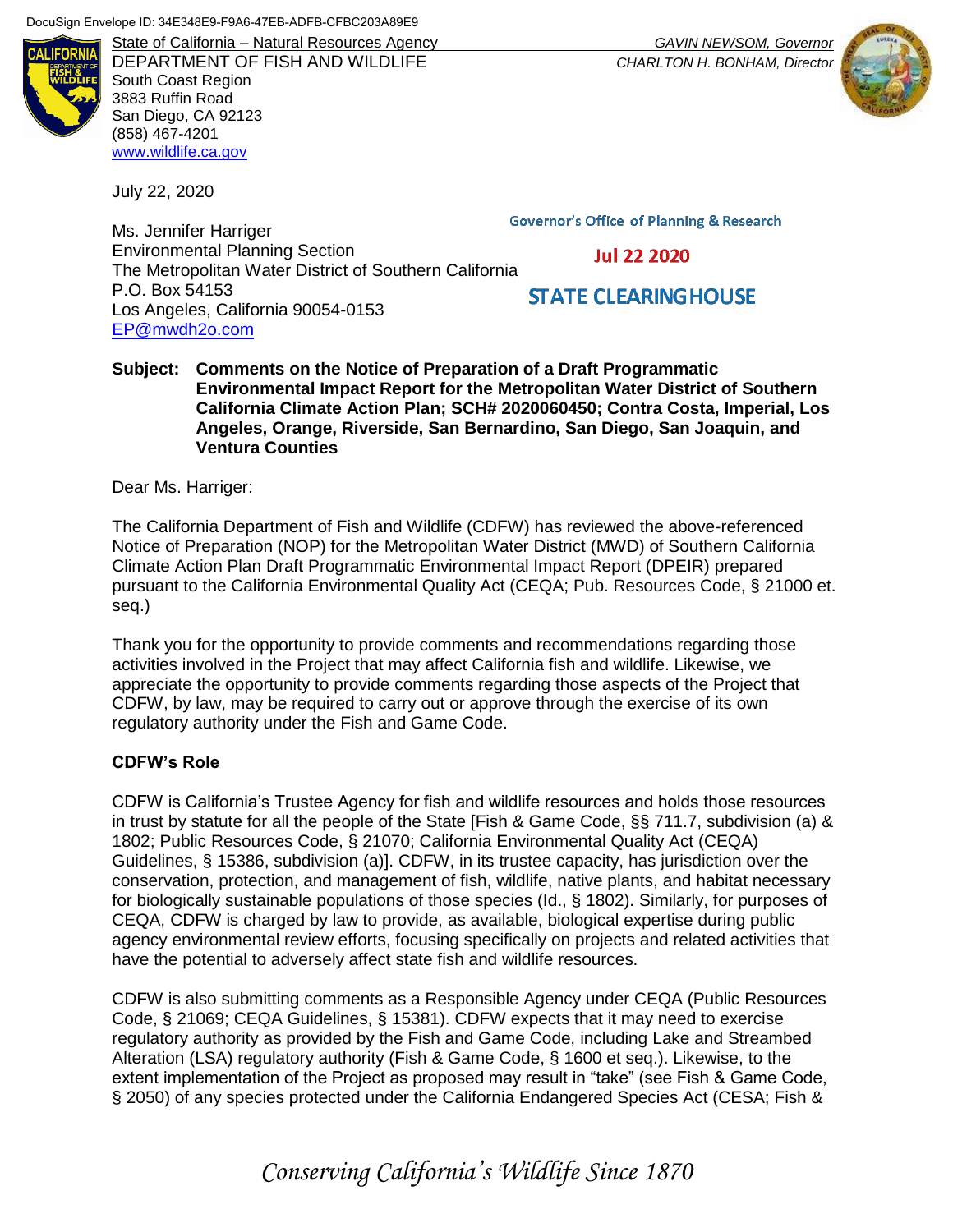Ms. Jennifer Harriger July 22, 2020 Page 2 of 7

Game Code, § 2050 et seq.) or the Native Plant Protection Act (NPPA; Fish & Game Code, §1900 et seq.), CDFW recommends the project proponent obtain appropriate authorization under the Fish and Game Code.

**Project Location:** The Project will cover a nine-county region including the counties of Contra Costa, Imperial, Los Angeles, Orange, Riverside, San Bernardino, San Diego, San Joaquin, and Ventura.

**Project Description/Objective:** Climate Action Plan (CAP) that will outline a strategy for reducing greenhouse gas (GHG) emissions associated with future construction, operation, and maintenance activities. The CAP will analyze historical GHG emissions, prepare a forecasts future GHG emissions, set a GHG reduction target for reducing emissions consistent with state policies; and identifies a suite of reduction actions that Metropolitan can choose from to achieve the adopted target consistent with Section 15183.5 of the State CEQA Guidelines. The CAP is a customized roadmap for making informed decisions and understanding where and how to achieve emissions reductions that conform to Metropolitan's mission/goals in a meaningful and cost-effective manner.

Emissions Inventory Metropolitan's operations inherently result in GHG emissions. Understanding the processes that generate these emissions is essential to identifying strategies to reduce GHG emissions and achieve the identified GHG reduction target. Metropolitan's activities can be categorized into the following GHG generating sectors:

- **Water Conveyance and Treatment.** A majority of Metropolitan's emissions are a direct result of the energy consumed to pump, treat and deliver water throughout Metropolitan's extensive service area.
- **Buildings/Infrastructure.** Infrastructure including offices, facilities, control buildings, lighting, computers, air conditioners, and other equipment that is required to support the treatment and delivery of water.
- **Transportation.** This includes the transportation of employees and equipment to and from offices and worksites. Emissions stem from both Metropolitan's fleet vehicles and employee commute emissions.
- **Waste Disposal.** Waste falls into three categories: mixed solids waste, mixed recyclables, and organics. Metropolitan generates waste from various sources, ranging from employee lunches to office waste, which results in indirect GHG emissions as it decomposes in landfills.
- **Water Use.** Water sector GHG emissions by Metropolitan result from water use in facilities and irrigation.
- **Construction.** As Metropolitan's infrastructure ages, there is a continued need for construction of new facilities and infrastructure or rehabilitation of existing facilities and infrastructure. Construction activities result in direct GHG emissions from fuel combustion associated with construction equipment use and transportation of workers and materials.

The CAP will include an inventory of Metropolitan's emissions, including an estimate of emissions associated with Metropolitan's operations from 1990 through 2017. The inventory will describe methodologies used to calculate Scope 1, Scope 2, and Scope 3 emissions. Scope 1 emissions include those from direct fuel combustion, including natural gas, propane, welding gasses, and gasoline and diesel used to power Metropolitan's vehicle fleet. Scope 2 emissions include indirect GHG emissions associated with the purchase and consumption of electricity. Scope 3 emissions are indirect emissions resulting from employee commute, waste generation, water consumption in Metropolitan-owned buildings, and construction projects. The emissions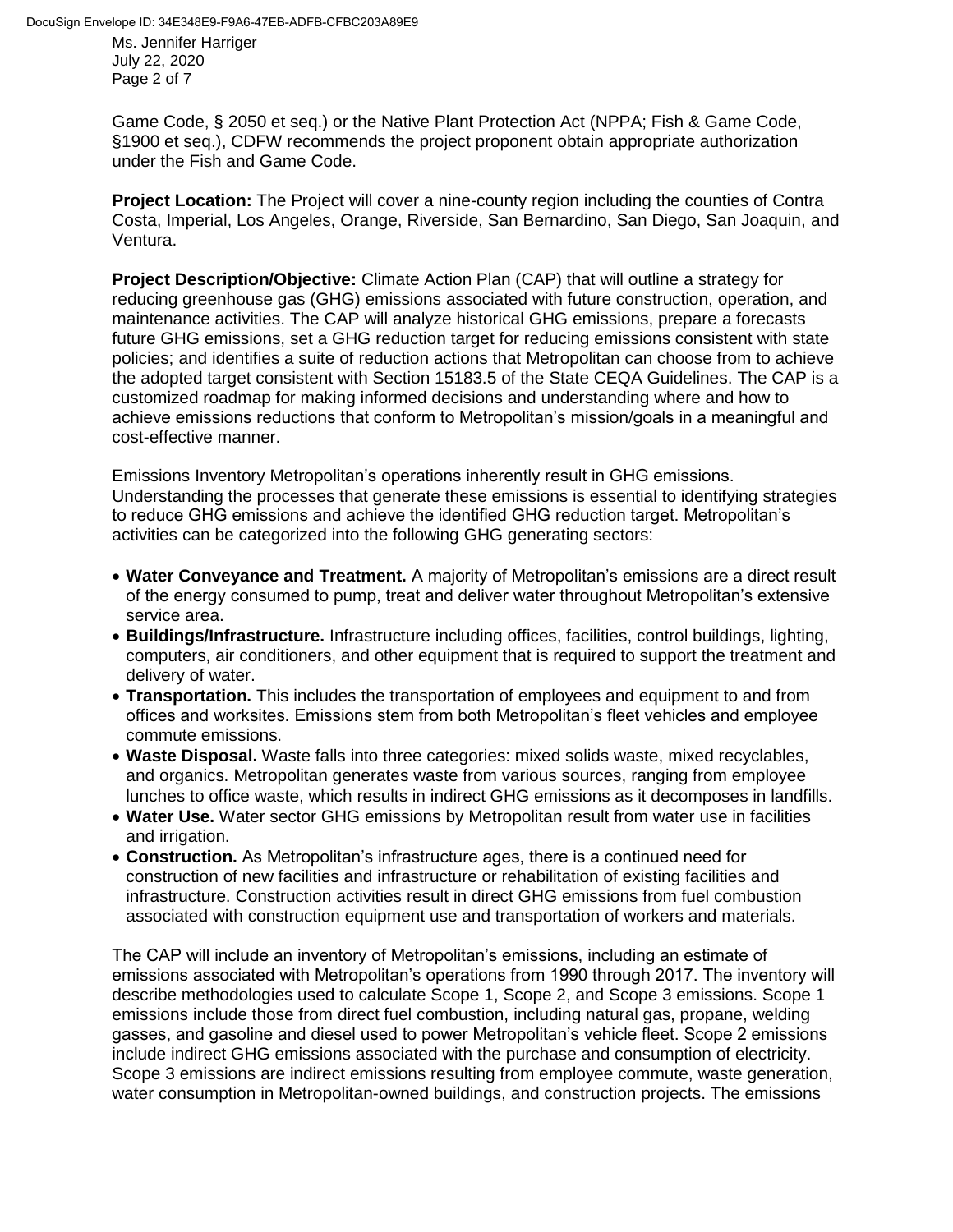Ms. Jennifer Harriger July 22, 2020 Page 3 of 7

inventory will also provide a forecast of future emissions based on current operations and construction of capital improvement projects.

GHG Reduction Target The CAP will establish a GHG reduction target aligned with applicable state GHG reduction policies including Senate Bill 32, which establishes a statewide GHG reduction target of 40 percent below 1990 levels by the year 2030, and Executive Order B-55- 18, which sets a statewide goal of carbon neutrality by 2045. Metropolitan will measure and track its emissions inventory using:

- **Per Capita Emissions Calculation.** Per capita emissions uses Metropolitan's calculated mass emissions and divides by the service population.
- **Carbon Budget Tracking.** Sets a carbon budget that is incrementally reduced over time to reach the adopted target. In addition to establishing a reduction target, the CAP will provide a detailed analysis of the emissions reductions necessary for Metropolitan to achieve its target based on the emissions inventory and forecast described above.

Reduction Measures The CAP will identify a suite of GHG emissions reduction measures that can be implemented to achieve the adopted emissions reduction target. At this time, GHG emission reduction measures are anticipated to span the following categories:

- 
- 
- Off-road Construction <br>• Water Conservation
- 
- ●Advanced Water Treatment Facilities ●New Pump Specifications
- ●Energy Use ●Waste, Transportation
- ●Reduce Downstream Emissions ●Colorado River Aqueduct Pumping
	-
- ●Carbon Sequestration ●Conventional Treatment Plants
	-

●General Engineering.

# **Comments**

MWD considers the Plan to be mostly administrative, however the NOP identifies construction, facility upgrades, and restoration could be part of the final Plan. CDFW agrees with MWD there is potential for impacts to biological resources and CDFW jurisdictional areas. CDFW looks forward to commenting on the DPEIR when it is released. CDFW will likely have additional comments to the DPEIR not addressed in this letter.

#### **General Comments**

- 1) Project Description and Alternatives: To enable CDFW to adequately review and comment on the proposed Plan from the standpoint of the protection of plants, fish, and wildlife, we recommend, at a minimum, the following information be included in the construction, facility upgrades, and restoration portions of the Plan in the DPEIR:
	- a) A complete discussion of the purpose and need for, and description of, the proposed components, including all staging areas and access routes to the construction and staging areas; and,
	- b) A range of feasible alternatives to the Plans component locations and design features to ensure that alternatives to the proposed activities are fully considered and evaluated. The alternatives should avoid or otherwise minimize direct and indirect impacts to sensitive biological resources and wildlife movement areas.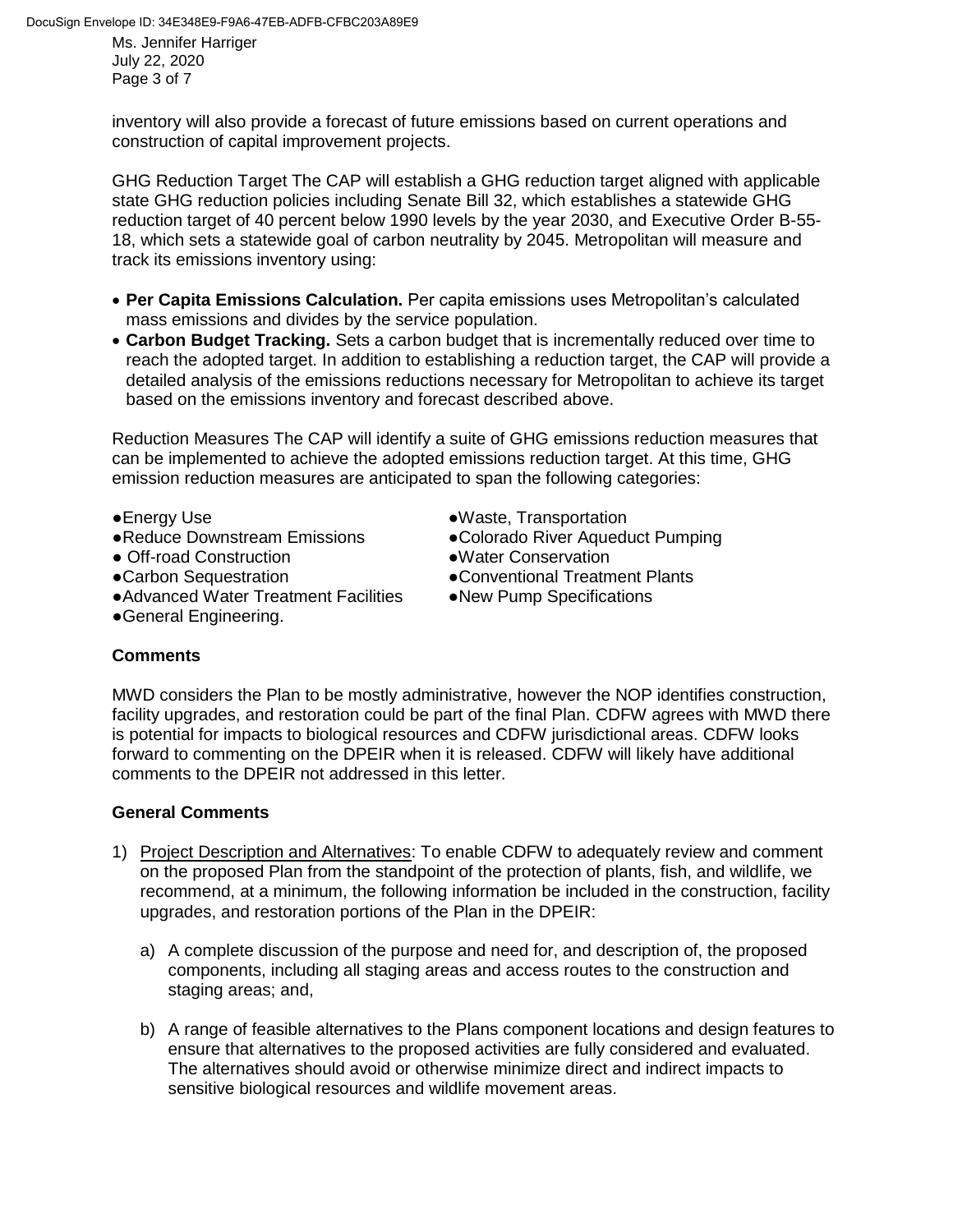DocuSign Envelope ID: 34E348E9-F9A6-47EB-ADFB-CFBC203A89E9

Ms. Jennifer Harriger July 22, 2020 Page 4 of 7

- 2) Lake and Streambed Alteration (LSA): As a Responsible Agency under CEQA, CDFW has authority over activities in streams and/or lakes that will divert or obstruct the natural flow; or change the bed, channel, or bank (including vegetation associated with the stream or lake) of a river or stream; or use material from a streambed. In the event such activities are included, the project applicant (or "entity") must provide written notification to CDFW pursuant to section 1600 et seq*.* of the Fish and Game Code. Based on this notification and other information, CDFW determines whether a LSA Agreement (Agreement) with the applicant is required prior to conducting the proposed activities. CDFW's issuance of an Agreement for a project that is subject to CEQA will require related environmental compliance actions by CDFW as a Responsible Agency. As a Responsible Agency, CDFW may consider the CEQA document prepared by the local jurisdiction (Lead Agency). To minimize additional requirements by CDFW pursuant to section 1600 *et seq.* and/or under CEQA, the DPEIR should fully identify the potential impacts to the stream or riparian resources and provide adequate avoidance, mitigation, monitoring and reporting commitments for issuance of the LSA. A notification package for a LSA may be obtained by accessing the CDFW's web site at [https://wildlife.ca.gov/Conservation/LSA.](https://wildlife.ca.gov/Conservation/LSA)
	- a) In areas supporting aquatic, riparian, and wetland habitats a preliminary jurisdictional delineation of the streams and their associated riparian habitats should be included in the DPEIR. The delineation should be conducted pursuant to the U. S. Fish and Wildlife Service (USFWS) wetland definition adopted by the CDFW. Some wetland and riparian habitats subject to CDFW's authority may extend beyond the jurisdictional limits of the U.S. Army Corps of Engineers' section 404 permit and Regional Water Quality Control Board section 401 Certification.

In impact areas which may support ephemeral streams, herbaceous vegetation, woody vegetation, and woodlands the DPEIR should consider these vegetation types also serve to protect the integrity of ephemeral channels and help maintain natural sedimentation processes; therefore, CDFW recommends effective setbacks be established to maintain appropriately-sized vegetated buffer areas adjoining ephemeral drainages.

- b) Project-related changes in drainage patterns, runoff, and sedimentation should be included and evaluated in the DPEIR.
- 3) California Endangered Species Act (CESA): CDFW considers adverse impacts to a species protected by CESA to be significant without mitigation under CEQA. As to CESA, take of any endangered, threatened, candidate species, or State-listed rare plant species that results from the Plan is prohibited, except as authorized by state law (Fish and Game Code, §§ 2080, 2085; Cal. Code Regs., tit. 14, §786.9). Consequently, if aspects of the Plan, construction, or any Plan-related activity during the life of the Plan will result in take of a species designated as endangered or threatened, or a candidate for listing under CESA, CDFW recommends that the Plan proponent seek appropriate take authorization under CESA prior to implementing Plan related activities. Appropriate authorization from CDFW may include an Incidental Take Permit (ITP) or a Consistency Determination in certain circumstances, among other options [Fish and G. Code, §§ 2080.1, 2081, subds. (b) and (c)]. Early consultation is encouraged, as significant modification to a Plan and mitigation measures may be required in order to obtain a CESA Permit. Revisions to the Fish and Game Code, effective January 1998, may require that CDFW issue a separate CEQA document for the issuance of an ITP unless the CEQA document addresses all Plan impacts to CESA-listed species and specifies a mitigation monitoring and reporting program that will meet the requirements of an ITP. For these reasons, biological mitigation monitoring and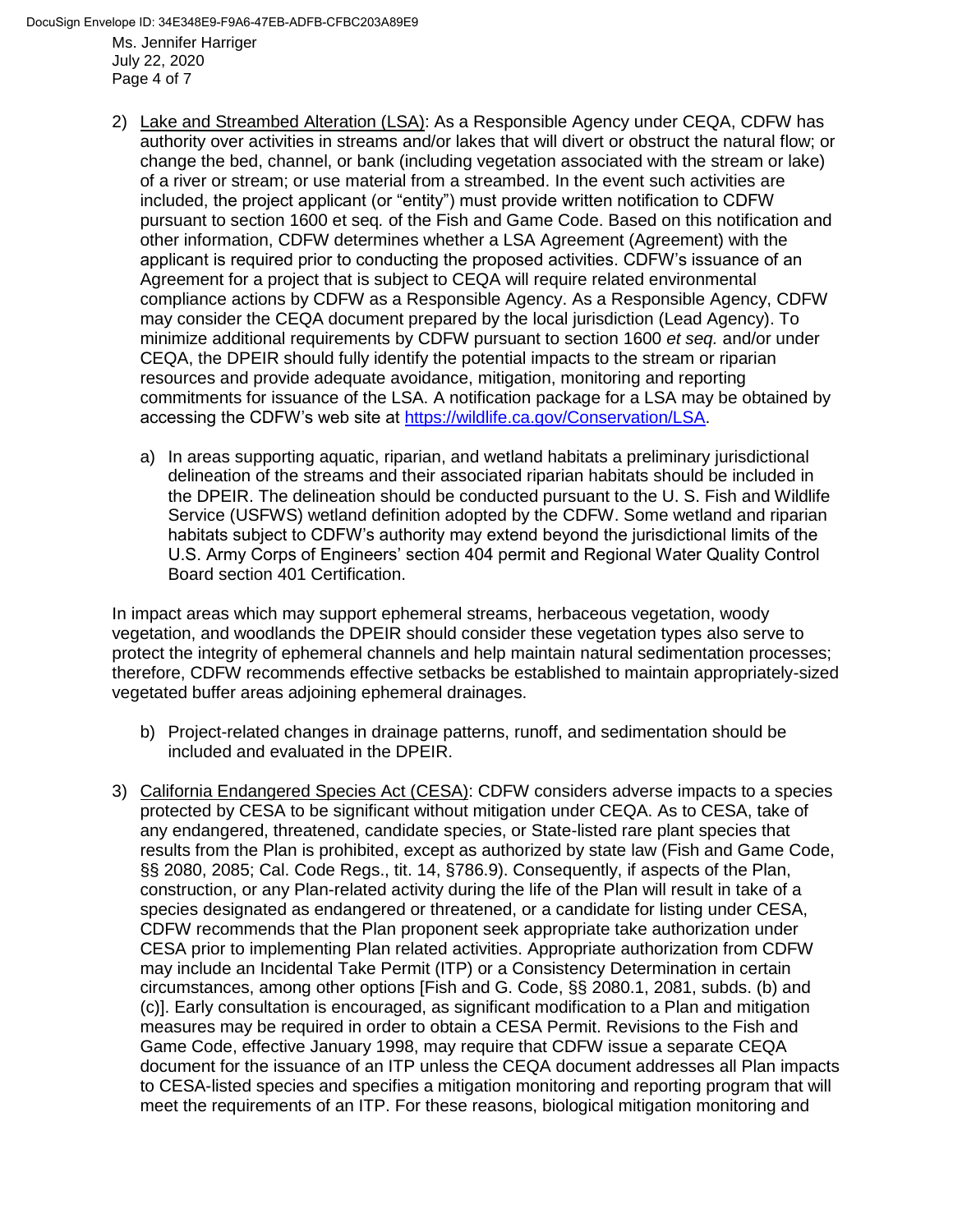Ms. Jennifer Harriger July 22, 2020 Page 5 of 7

> reporting proposals should be of sufficient detail and resolution to satisfy the requirements for a CESA ITP.

- 4) Biological Baseline Assessment: To provide a complete assessment of the flora and fauna within and adjacent to the project area, with particular emphasis upon identifying endangered, threatened, sensitive, regionally and locally unique species, and sensitive habitats, the DPEIR should include the following information:
	- a) Information on the regional settings that are critical to an assessment of environmental impacts, with special emphasis on resources that are rare or unique to the individual regions [CEQA Guidelines, § 15125(c)];
	- b) A thorough, recent, floristic-based assessment of special status plants and natural communities, following CDFW's *Protocols for Surveying and Evaluating Impacts to Special Status Native Plant Populations and Natural Communities* (see [https://wildlife.ca.gov/Conservation/Plants\)](https://wildlife.ca.gov/Conservation/Plants);
	- c) Floristic, alliance- and/or association-based mapping and vegetation impact assessments conducted at the construction, upgrade, and restoration sites and within the neighboring vicinities. *The Manual of California Vegetation*, second edition, should also be used to inform this mapping and assessment (Sawyer, 2008). Adjoining habitat areas should be included in this assessment where site activities could lead to direct or indirect impacts offsite. Habitat mapping at the alliance level will help establish baseline vegetation conditions;
	- d) A complete, recent, assessment of the biological resources associated with each habitat type on site and within adjacent areas that could also be affected by the project. CDFW's California Natural Diversity Data Base (CNDDB) in Sacramento should be contacted to obtain current information on any previously reported sensitive species and habitat. CDFW recommends that CNDDB Field Survey Forms be completed and submitted to CNDDB to document survey results. Online forms can be obtained and submitted at [https://wildlife.ca.gov/Data/CNDDB/Submitting-Data;](https://wildlife.ca.gov/Data/CNDDB/Submitting-Data)
	- e) A complete, recent, assessment of rare, threatened, and endangered, and other sensitive species on sites and within areas of potential effect, including California SSC and California Fully Protected Species (Fish and Game Code §§ 3511, 4700, 5050 and 5515). Species to be addressed should include all those which meet the CEQA definition of endangered, rare or threatened species (see CEQA Guidelines § 15380). Seasonal variations in use of the project area should also be addressed. Focused species-specific surveys, conducted at the appropriate time of year and time of day when the sensitive species are active or otherwise identifiable, are required. Acceptable species-specific survey procedures should be developed in consultation with CDFW and the USFWS; and,
	- f) Recent, wildlife and rare plant surveys. CDFW generally considers biological field assessments for wildlife to be valid for a one-year period, and assessments for rare plants may be considered valid for a period of up to three years. Some aspects of the proposed plan may warrant periodic updated surveys for certain sensitive taxa, particularly when build out could occur over a protracted time frame, or in phases.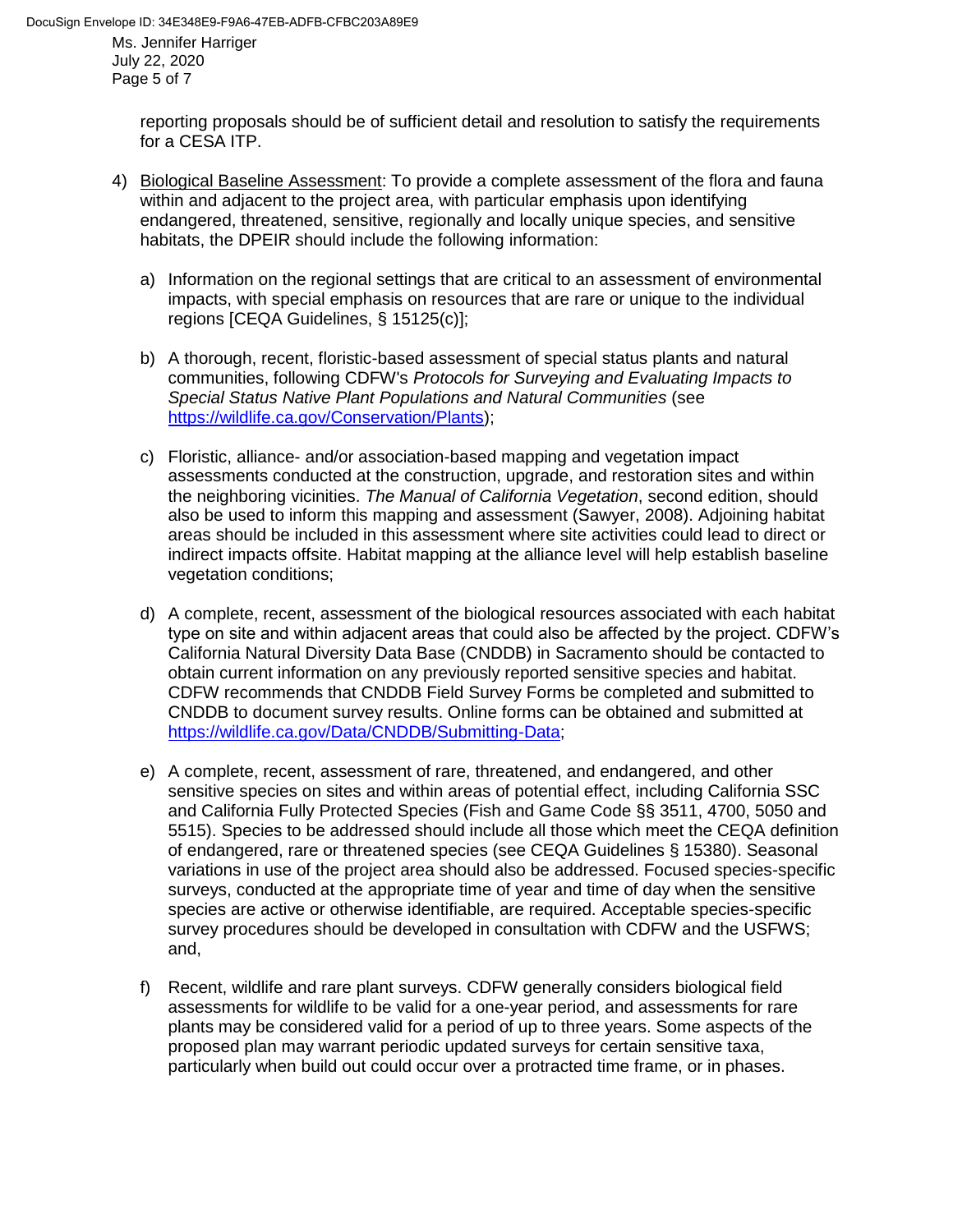July 22, 2020 Page 6 of 7

- 5) Biological Direct, Indirect, and Cumulative Impacts: To provide a thorough discussion of direct, indirect, and cumulative impacts expected to adversely affect biological resources, with specific measures to offset such impacts, the following should be addressed in the DPEIR:
	- a) A discussion of potential adverse impacts from lighting, noise, human activity, exotic species, and drainage. The latter subject should address Plan-related changes on drainage patterns and downstream of the project site; the volume, velocity, and frequency of existing and post-construction surface flows; polluted runoff; soil erosion and/or sedimentation in streams and water bodies; and, post-construction fate of runoff from the project site. The discussion should also address the proximity of the extraction activities to the water table, whether dewatering would be necessary and the potential resulting impacts on the habitat (if any) supported by the groundwater. Mitigation measures proposed to alleviate such impacts should be included;
	- b) A discussion regarding indirect impacts on biological resources, including resources in nearby public lands, open space, adjacent natural habitats, riparian ecosystems, and any designated and/or proposed or existing reserve lands (e.g*.*, preserve lands associated with a Natural Community Conservation Plan (NCCP, Fish and G .Code, § 2800 et. seq.). Impacts on, and maintenance of, wildlife corridor/movement areas, including access to undisturbed habitats in adjacent areas, should be fully evaluated in the DPEIR;
	- c) A cumulative effects analysis, as described under CEQA Guidelines section 15130. General and specific plans, as well as past, present, and anticipated future projects, should be analyzed relative to their impacts on similar plant communities and wildlife habitats.
- 6) Avoidance, Minimization, and Mitigation for Sensitive Plants: The DPEIR should include measures to fully avoid and otherwise protect sensitive plant communities from Plan-related direct and indirect impacts. CDFW considers these communities to be imperiled habitats having both local and regional significance. Plant communities, alliances, and associations with a statewide ranking of S-1, S-2, S-3, and S-4 should be considered sensitive and declining at the local and regional level. These ranks can be obtained by querying the CNDDB and are included in *The Manual of California Vegetation*.

# **CONCLUSION**

Sincerely,

CDFW appreciates the opportunity to comment on the NOP for the CAP. If you have any questions or comments regarding this letter, please contact Megan Evans, Senior Environmental Scientist (Specialist), at (805) 320-4417 or by email at [Megan.Evans@wildlife.ca.gov.](mailto:Megan.Evans@wildlife.ca.gov)

-DocuSigned by: Frinn Wilson -B6E58CFE24724F5... Erinn Wilson Environmental Program Manager I